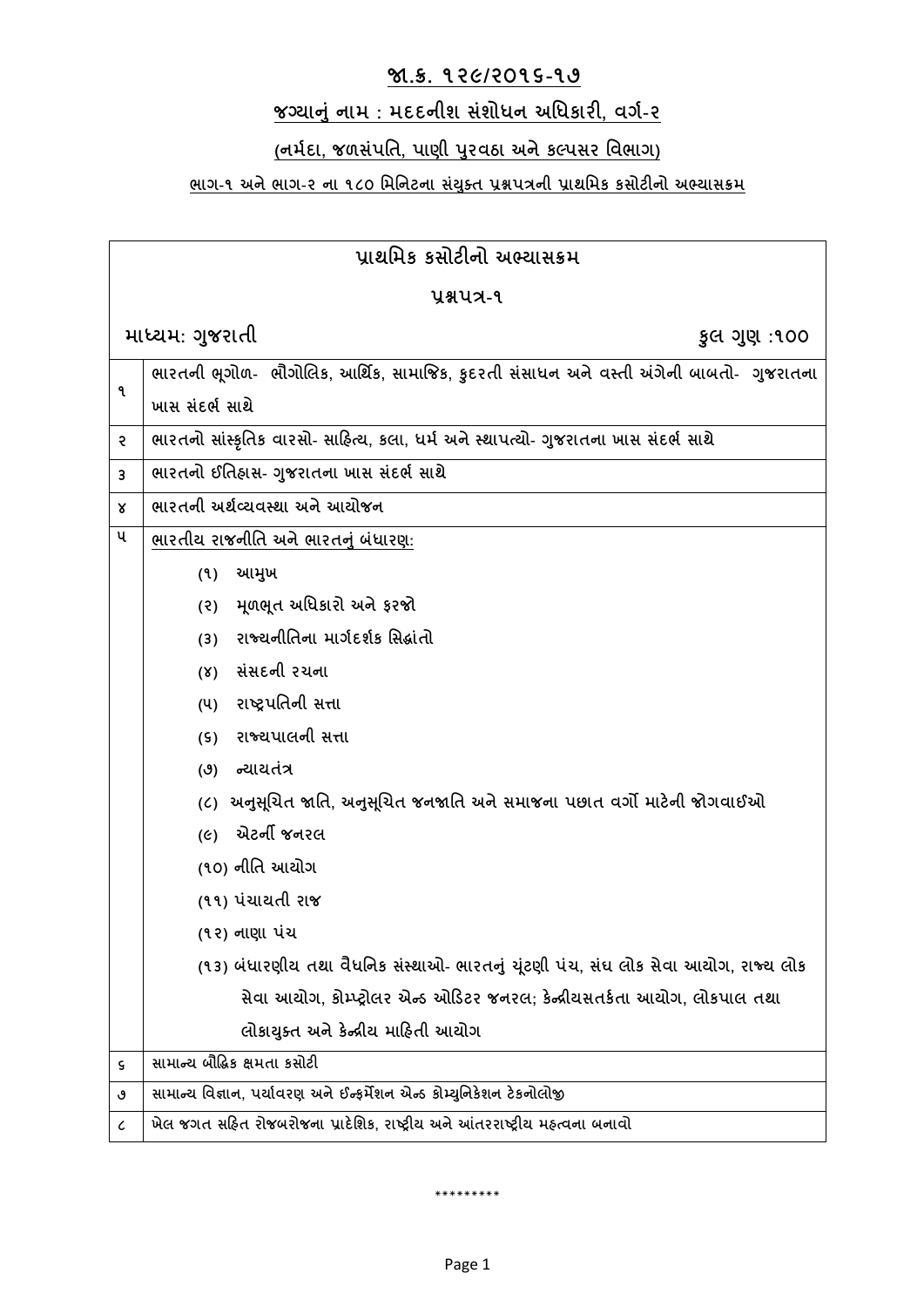| <b>Syllabus of Preliminary Test</b> |                                                                                                                                                                                                                                                                                                                                                                                                   |  |
|-------------------------------------|---------------------------------------------------------------------------------------------------------------------------------------------------------------------------------------------------------------------------------------------------------------------------------------------------------------------------------------------------------------------------------------------------|--|
|                                     |                                                                                                                                                                                                                                                                                                                                                                                                   |  |
| Paper-1                             |                                                                                                                                                                                                                                                                                                                                                                                                   |  |
| Medium: Gujarati<br>Total Marks-100 |                                                                                                                                                                                                                                                                                                                                                                                                   |  |
| $\mathbf{1}$                        | Geography of India-Physical, Economic, Social, Natural Resources and population related<br>topics- with special reference to Gujarat                                                                                                                                                                                                                                                              |  |
| 2                                   | Cultural heritage of India-Literature, Art, Religion and Architecture- with special<br>reference to Gujarat                                                                                                                                                                                                                                                                                       |  |
| $\overline{3}$                      | History of India with special reference to Gujarat                                                                                                                                                                                                                                                                                                                                                |  |
| $\overline{4}$                      | <b>Indian Economy and Planning</b>                                                                                                                                                                                                                                                                                                                                                                |  |
| 5                                   | Indian Polity and the Constitution of India:                                                                                                                                                                                                                                                                                                                                                      |  |
|                                     | Preamble<br>(1)<br>Fundamental Rights and Fundamental Duties<br>(2)<br>Directive Principles of State Policy<br>(3)<br><b>Composition of Parliament</b><br>(4)<br>Powers of the President of India<br>(5)<br>Powers of Governor<br>(6)<br>Judiciary<br>(7)<br>Provisions for Scheduled Castes, Scheduled Tribes and backward classes of the<br>(8)<br>society                                      |  |
|                                     | <b>Attorney General</b><br>(9)<br>(10) NITI Aayog<br>(11) Panchayati Raj Institutions<br>(12) Finance Commission<br>(13) Constitutional and Statutory Bodies: Election Commission of India, Union Public<br>Service Commission, State Public Service Commission, Comptroller and Auditor<br>General; Central Vigilance Commission, Lokpal and Lokayukta, Central<br><b>Information Commission</b> |  |
| $\overline{6}$                      | <b>General Mental Ability</b>                                                                                                                                                                                                                                                                                                                                                                     |  |
| 7                                   | General Science, Environment and Information & Communication Technology                                                                                                                                                                                                                                                                                                                           |  |
| 8                                   | Daily events of Regional, National and International Importance including Sports                                                                                                                                                                                                                                                                                                                  |  |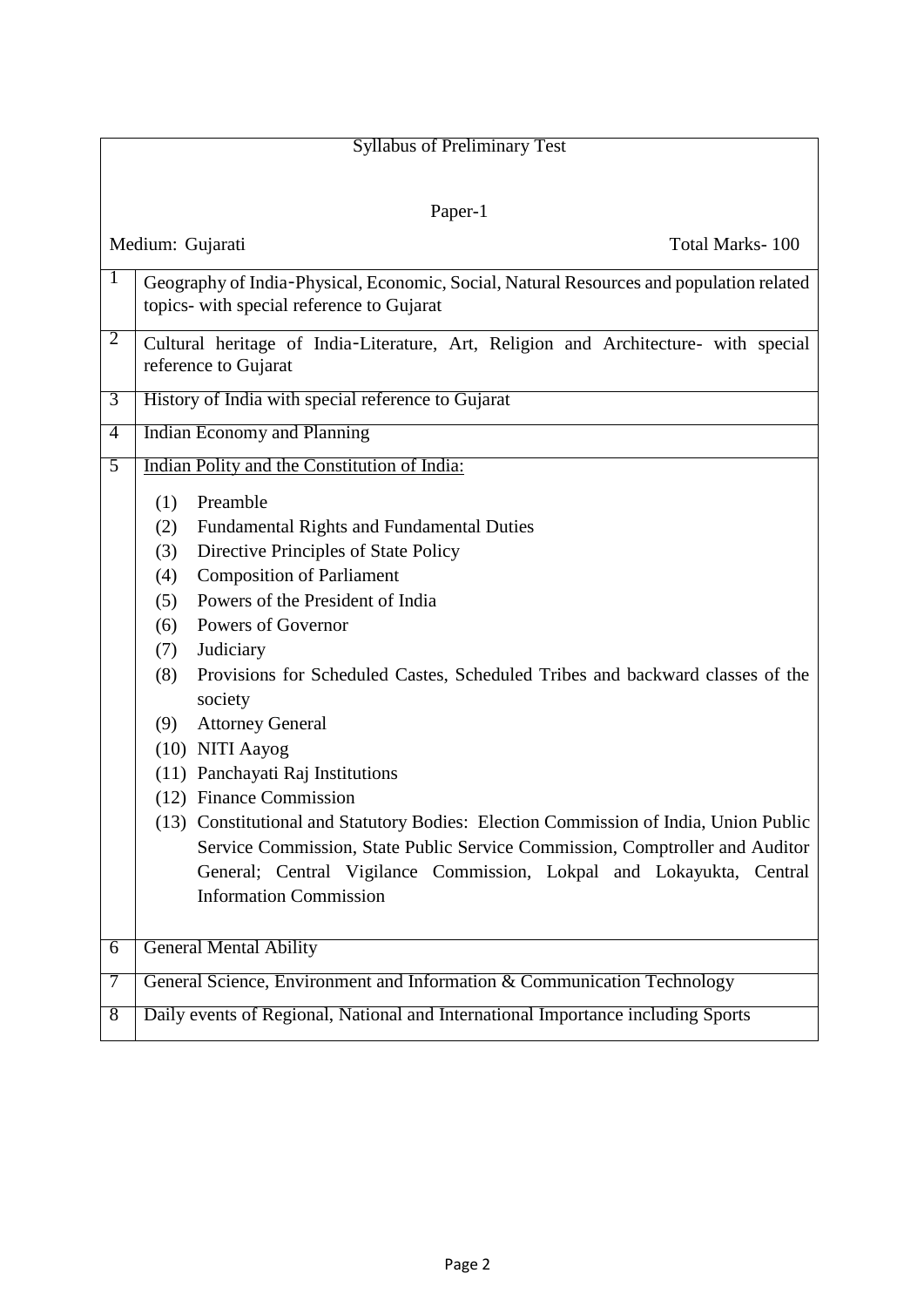# ભાગ- ૨ સ ંબ ંધિત ધિષયનો અભ્યાસક્રમ **Syllabus for Preliminary Test for the recruitment of Assistant Research Officer, Class II Advt. No. : 129/2016-17 Total Question: 200 Total Marks : 200 Medium: English**

- **1. Strength of Materials :** Elastic, isotropic and homogeneous materials, mechanical properties of materials and their determination in laboratory, stresses and strains, elastic constants and their relations, stresses and strains in composite bars due to loading and temperature, principle stresses and principle planes, Mohr's Circle of stress, ellipse of stress (two dimensional), Bending moment , shear force and axial thrust diagrams, theory of bending, bending stresses and shear stresses in beams, flitched beams, Torsion of circular shafts, stresses produced, keys and coupling, closely coiled helical springs, theory of elastic failure, thin cylindrical and spherical shells, strains energy due to direct, shear and bending stresses.
- **2. Structural Analysis:** Bending moment and sheer force, Deflection of determinate beams by using Macaulay's method, moment area method, Mohr's theorems conjugate beam method, combined direct and bending stresses, analysis of propped, fixed and continuous beams and rigid frames by using three moment theorem, moment distribution and slope deflection methods, Columns and struts, Euler's and Rankin's formula for long columns, secant formula. Rolling loads and influence lines of determinate beams. Analysis of three hinged and two hinged arches. Deflection.
- **3. Geotechnical Engineering and Foundation Engineering:** (A) **Geotechnical Engineering**- Importance of Geotechniques in civil engineering, formation of soil, soil profile, Soil exploration, Planning and method, Properties of soil, phase relationships, soil structure and texture, grain size distribution curve, consistency of soil. Atterberg's limits and their significance, soil classification, identification and its various tests and interrelationships, permeability & seepage, Compressibility, consolidation and shearing resistance, soil water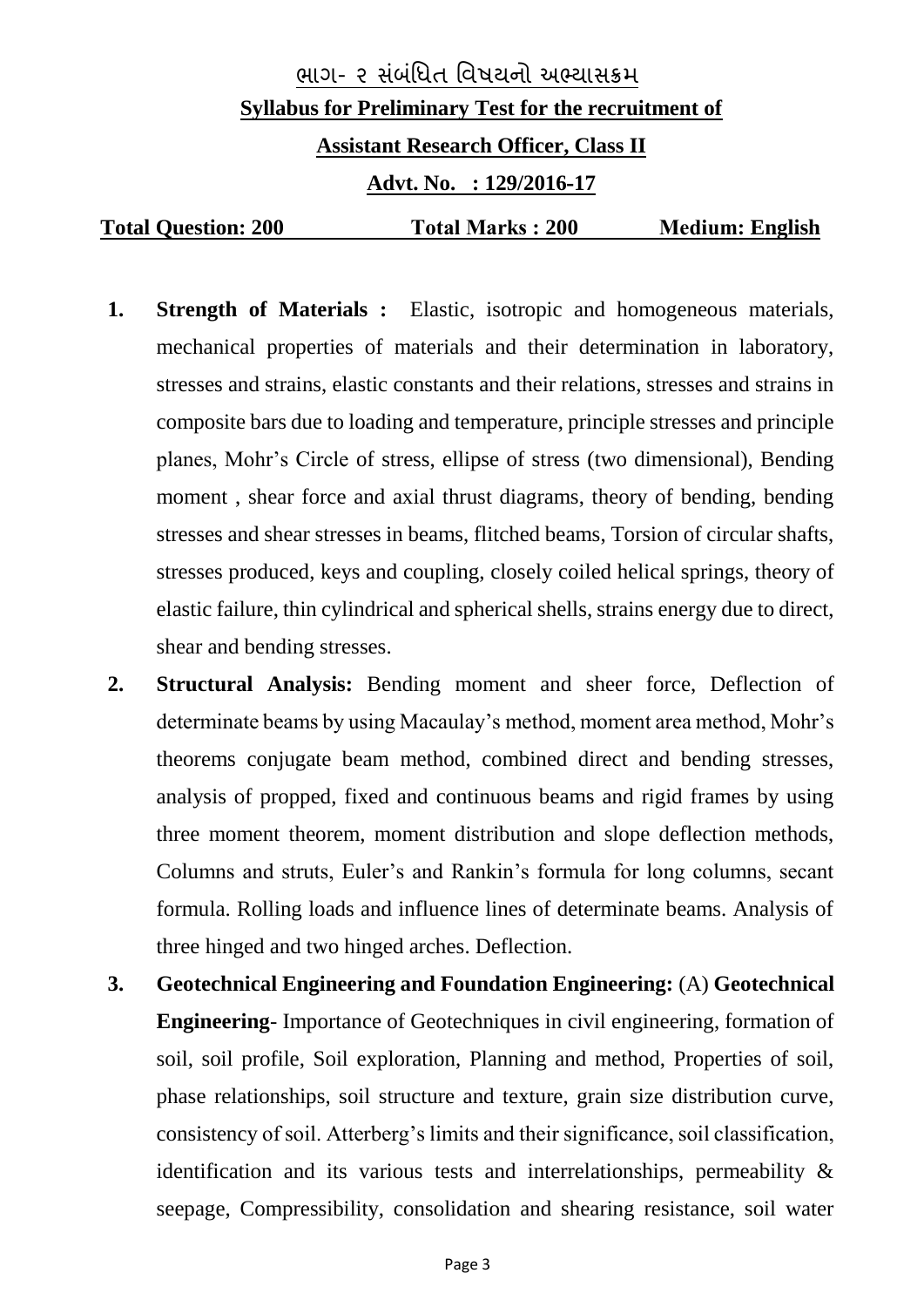system, capillary phenomenon in soils, absorbed & adsorbed water in soil, permeability of soils, its field and laboratory determination, stratified deposits, sand boil (Quick condition), seepage flow net, its property and use, compaction, optimum moisture content, filed compaction methods and control. Earth pressure theories and stress distribution in soil, properties and use of geosynthetics. **(B) Foundation Engineering**: - Types of foundations & selection criteria, bearing capacity, settlement analysis, design and testing of shallow and deep foundations, principles of ground modifications.

- **4. Surveying:** General Principles, sign conventions, chain surveying, principles of plane table surveying, two-point and three-point problems, compass surveying, traversing, bearings, local attraction, traverse computations, corrections. **Levelling;** Temporary and permanent adjustments, fly levels, reciprocal levelling, contour levelling, volume computations, refraction and curvature corrections. **Theodolite**: Adjustments, traversing, heights and distances, tachometric surveying. Survey layout for culverts, bridges, buildings, canals and road alignment. **Curve Setting**: By chain and by theodolite, transition, horizontal and vertical curves, Principles of areal photogrammetry and hydrographic surveying, Global Positioning system, map preparation, Remote sensing concept.
- **5. Fluid Mechanics: Hydraulic Machines and hydropower**: Fluid mechanics, Open channel flow, Pipe Flow, Dimensional analysis and modelling, fluid dynamics including flow kinematics and measurement, Flow net, Viscosity, Boundary layer and control, Drag, Lift, Principles in open channel flow, Flow controls, Hydraulic jump, Surges,, Pipe networks, properties of fluid, hydrostatics, pressure at a point, Centre of pressure, pressure on plane and curved surfaces, buoyancy, stability of floating bodies**. Hydro kinematics:** Fundamentals of fluid flow, Bernoulli's equation, venturimeter, free and forced vortex. Measurement of fluids: Orifices, mouthpieces, notches, weirs, flow under variable head. Impact of jets, turbines and pumps. Various pumps, Air vessels, Hydraulic turbines-types, classifications & performance parameters, power house- classification and layout, storage, pondage, control of supply.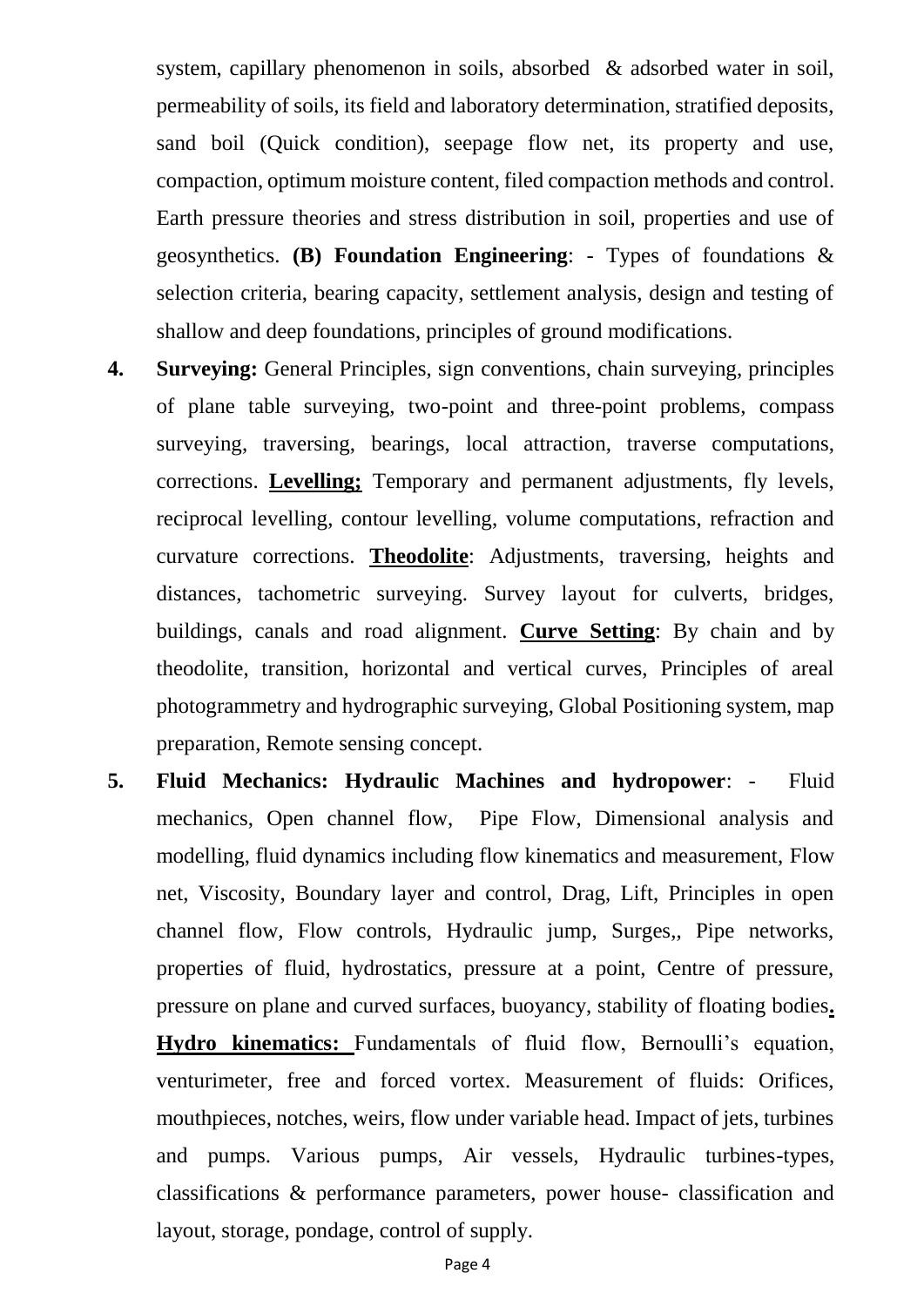- **6. Civil Engineering Materials:** Different materials of constructions and their physical and mechanical properties, factors affecting selection, stones, bricks and clay products, limes, glass, FRP, ceramics, Aluminum, Fly ash, admixtures, timbers, aggregates(fine/coarse) , different types of iron and steel, paints, plastics, cement, mortars, different types of concrete, concrete mix designs, properties and testing of fresh and hardened concrete, polymeric materials and special uses, damp-proof, fire proof, sound proof and acoustical materials, anti-termite treatments.
- **7. Design of Structure**: **(a) Reinforced Concrete Structure** Philosophy, limit state and working stress methods of design, loading standard, recommendation of I.S. codes, design of rectangle T and L beams, one way and two way slabs, staircase slabs, continuous beams, design of columns, isolated and combined footings, retaining walls cantilever and counter fort type, design of circular and rectangle water tanks. **(b) Streel structures:** - I.S. Standard, recommendation, computation of wind load as per as per I.S., typical roof trusses, design of tension and compression members, design of roof trusses, design of simple and plate beam, purlins, plate girder, design of simple and compound columns, column bases and connections. Design of gantry girder and trussed bridges, stiffened and un-stiffened connections to resist shear and moment, structural detailing, (c) **Prestressed Concrete:** - principles, methods of prestressing anchorages, loss of prestress, analysis and design of simple prestressed beam for flexure, structural detailing. **(d) Earth quake resistant design of structures, design of masonry structures.**
- **8. Building construction:** Cavity walls, reinforced brickwork, building services, detailing of floors, roofs, ceilings, stairs, finishing, formwork, ground water control techniques, cofferdams, Functional planning of buildings, orientation of buildings, rehabilitation, low-cost housing, building estimates, rate analyses and specifications, contracts and tenders, construction of scheduling, PERT, CPM, performance analyses and economics of earth moving and construction equipment.
- **9. Transportation Engineering:** Roads and Highways: Traffic engineering and traffic surveys, intersections, road signs, signals and marking. Classification of